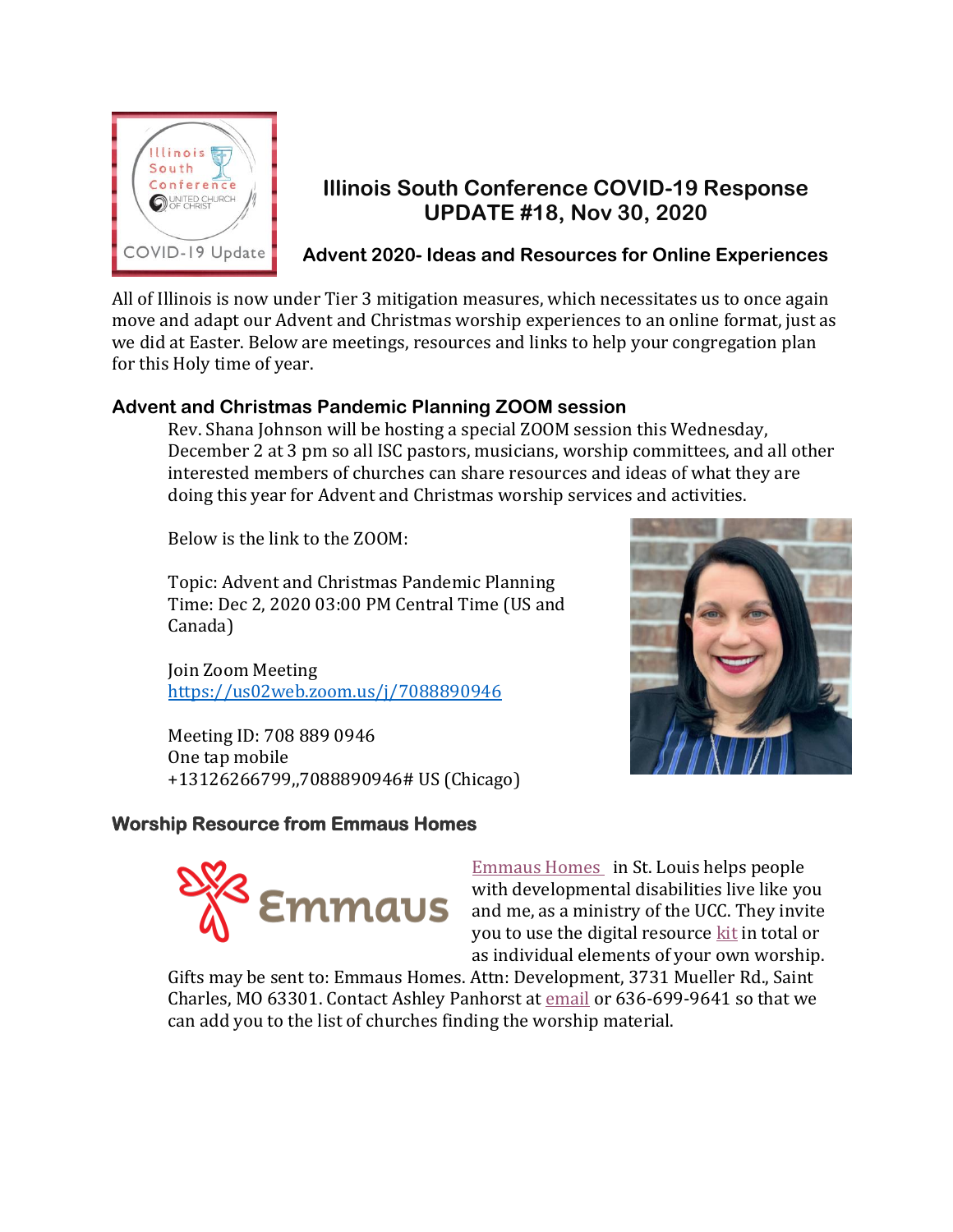#### **Advent Devotional**

Rev. Dr. Don Wagner is generously sharing his Advent Devotional with all of you. Rev. Wagner created the devotions and Fr. Gerald Schweitzer shared his photographs. If you feel called to give a gift in order to thank them for these talents, all gifts received in the distribution of this Advent Devotional will be divided equally and distributed to:



[DuBois Retreat Center,](https://duboiscenter.org/) the camping and retreat center of the Illinois South Conference of the United Church of Christ. These funds will be used to assist with scholarships for children and families in need at DuBois Center, and

Sojourner Truth House, in Gary, Indiana, which provides much needed assistance to women and children who find themselves homeless or in need of specialized care and assistance. [www.sojournertruthhouse.org](http://www.sojournertruthhouse.org/)



Attached is your free copy of the devotional. If you need a printed copy, contact Becky Harris at St. Paul UCC in Lebanon by email. She will make sure you get a copy.

## **A Very UCC Christmas: 2020**



Eleven digital hymns, a movie and a pageant of lessons and carols, produced by the national setting of the United Church of Christ, will soon be available to local churches for Advent and Christmas. Each piece will be downloadable as a video file.

The following components are coming soon:

- o Eleven Digital Hymns as music videos:
- o Come, O Come Emmanuel (with John 1: 1-5)
- o In the Bleak Midwinter (with Luke 2: 1-5)
- o Star of County Down (with Luke 1: 46-56)
- o Away In a Manger /Santo Santo Santo
- o Come All You Faithful
- o Each Winter as the Year Grows Older v 1& 3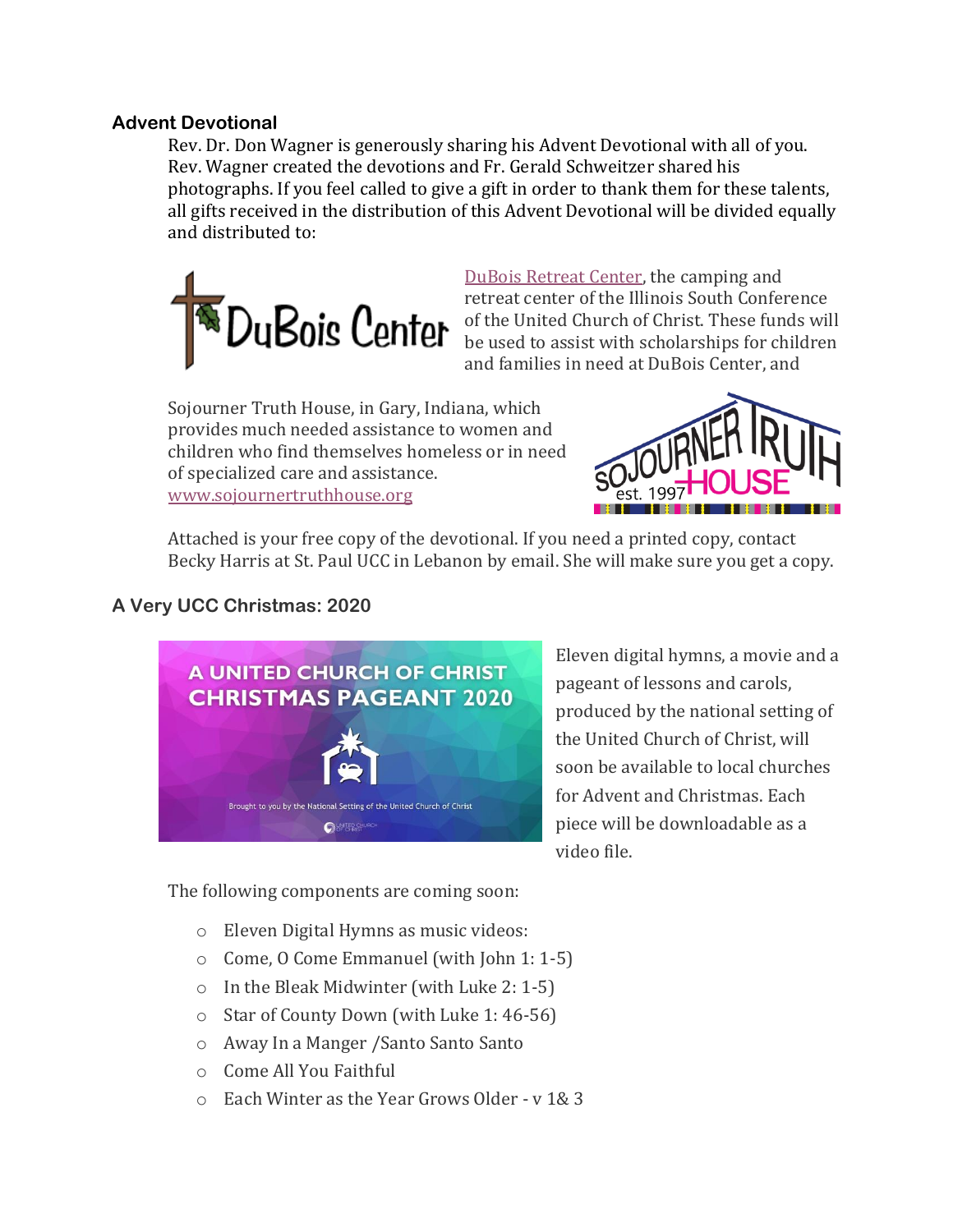- o Jesus, Jesus, Oh, What a Wonderful Child
- o Angels We Have Heard on High
- o Little Town of Bethlehem
- o Silent Night
- o Go Tell it on the Mountain

## **[Download the Music Videos](https://www.uccresources.com/products/a-very-ucc-christmas?variant=33233653399615) and watch for updates**

- o A "Lessons and Carols" pageant service (including some of the above).
- o A fully produced movie, "A Very UCC Christmas: 2020." It will include music tracks as above and will consist of four scenes:
- o Scene 1: Board Room Brainstorming
- o Scene 2: Finance Committee Transformations
- o Scene 3: Faith Formation Finds Volunteers
- o Scene 4: Lessons and Carols

The lessons and carols will be streamed for all on Christmas Eve on Facebook and YouTube as part of the weekly "Thursdays for the Soul" series at 3:30 p.m. ET / 2:30 p.m. CT / 1:30 p.m. MT / 12:30 p.m. PT / 11:30 a.m. Alaska / 10:30 a.m. HI.

The full movie, "A Very UCC Christmas: 2020," will be streamed on two UCC platforms (YouTube and Facebook) on Sunday, Dec. 27, at 10 a.m. ET.

# **Resources from the United Church of Canada**



The United Church of Canada, our full communion partner, has done [Advent Unwrapped,](https://www.united-church.ca/worship-theme/advent-unwrapped) with many ideas to inspire your Advent, including worship, music and prayers.

# **Creative ways to share Advent this year**

WorshipTimes.org offers [20 ways to celebrate Advent this year,](https://worshiptimes.org/20-creative-ways-to-celebrate-advent-in-2020/) from community service to safe social activities.



## **A Shared Epiphany Service**



The staff of the Illinois South, Heartland, and Indiana Kentucky Conferences with the help of our resident ISC video producer, Nick Luer, are in the process of creating an Epiphany Worship videos for our churches and pastor to use on Sunday, January 3. The final video and bulletin will be available mid-December. Stay tuned for the release information to be announced in Weekly Connection, on the Conference Facebook page and in emails to the pastor and

church leadership of your church.